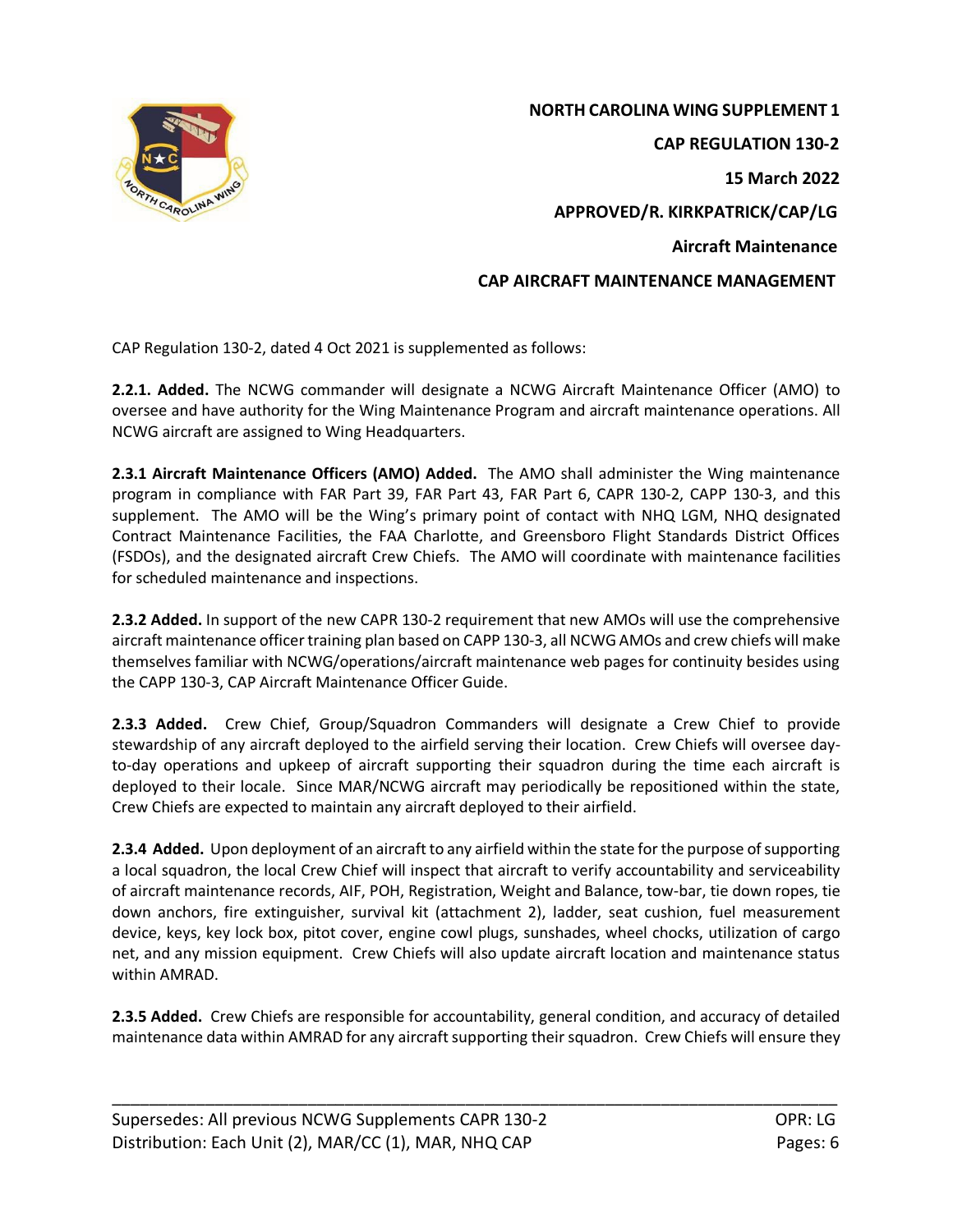have the necessary AMRAD authorities to update maintenance data for overseen aircraft and notify AMO immediately if unable to do so.

**2.3.6 Added.** Crew Chiefs will assist NC/DO by collecting pilot logs from aircraft and completing the monthly aircraft closeout forms (spreadsheet). Crew Chiefs will also complete a monthly CAPF 71 inspection of the aircraft and complete a VOR check, if possible, on the ramp and annotate in the AIF. The monthly closeout and copy of the CAPF 71 will be electronically forwarded to the [ac](mailto:ac-reports@ncwgcap.org)[reports@ncwgcap.org](mailto:ac-reports@ncwgcap.org) email by the fifth  $(5<sup>th</sup>)$  of each month.

**2.3.7 Added.** Crew Chiefs with Garmin equipped aircraft (G1000, GNS650W, GNS625W, GNS430W, GNS400W, etc.,) will retrieve database SD cards and download updates through the internet and then return SD card to the aircraft and update the system database as required to keep the GPS system IFR capable.

**2.3.8 Added.** The primary source for all scheduled and unscheduled maintenance will be one of the maintenance facilities contracted by CAP NHQ/LGM. The NCWG fleet has three contract maintenance shops in NC located at KSUT, KAVL and KLHZ. Aircraft will be assigned to a maintenance shop depending on aircraft needs and shop capabilities and workload. The closest contract maintenance shop may not be the facility assigned. Maintenance actions will be coordinated through assistant AMOs for scheduling.

**2.3.9. Added.** Non-contracted maintenance facilities that meet FAA requirements and insurance requirements as specified in CAPR 130-2 may be used for mid-cycle oil changes with prior approval on a case-by-case basis for emergency maintenance to correct "grounding" discrepancies. Other FAA qualified shops/mechanics may be used in emergency situations with prior approval from NHQ/LGM.

**7.1.2.2. Added.** Crew Chiefs will state the aircraft logbook storage location in AMRAD aircraft 'Comments' section.

**7.5.1 Aircraft Maintenance Repair and Documentation (AMRAD) Entries. Added.** While AMRAD permits any aircrew member to enter a discrepancy, it is recommended aircrews coordinate with the Crew Chief before entering the discrepancy to determine if the AMRAD entry has sufficient clarity for troubleshooting and/or repairs to take place, the issue has been validated and is not unnecessarily curtailing aircraft usage. As soon as possible, the Crew Chief will go to the aircraft, verify the discrepancy, and determine if further expertise or troubleshooting is required to clarify the extent of the issue, implications to flight safety, and mission capabilities.

**10.1.1. Mid-cycle Inspection Added.** Recommended oil levels when changing oil are published on the NCWG webpage under operations, aircraft maintenance. Minimum oil requirement levels for the first flight of the day in NCWG aircraft are:  $C-172 - 5$  quarts,  $C-182 - 6$  quarts,  $C-206 - 8$  quarts, unless additional oil is required by the manufacturer.

**11.4.1 Pilot/Aircrew Reported Discrepancies. Added.** Major issues based on safety, significance, or cost will be entered as single discrepancies in AMRAD. Minor repair items, deferred for the next periodic maintenance, should be laundry listed as one discrepancy under the periodic maintenance heading. (e.g., 100-hour/annual; radio knob missing, copilot vent broken, windshield leaks, right tire has flat spot, etc.). This provides a single course of shared information between the maintenance shops, NHQ and aircrew of what needs to be done.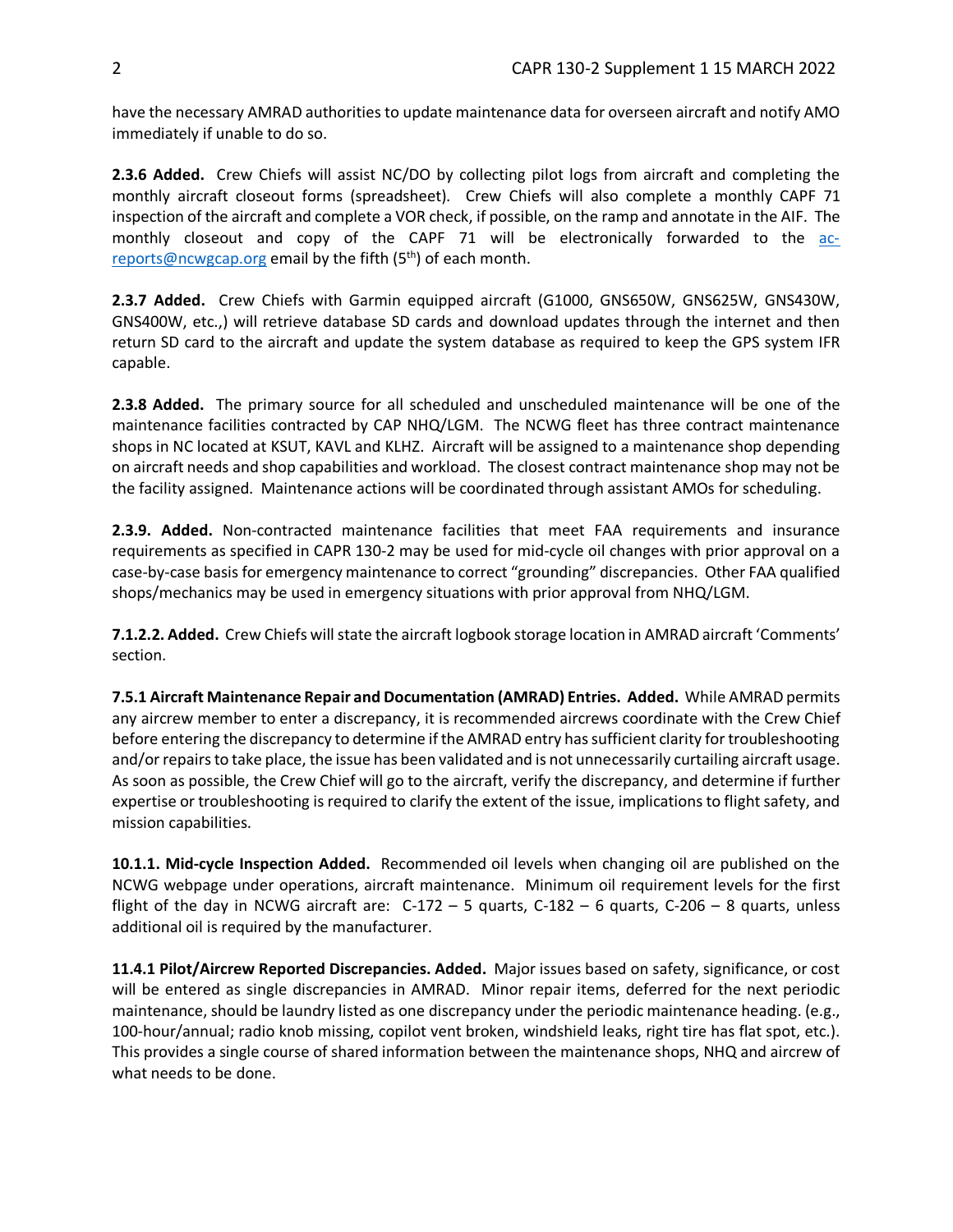**20.1 Aircraft Fuel. Added.** Due to safety of aircrews, all NCWG personnel will use a ladder with the fuel step to check fuel levels, quality, and/or fuel cap security. NCWG furnished ladders do not need to be kept in the aircraft if otherwise accessible.

> EDWARD P. ANGELOVICH, Colonel, CAP Commander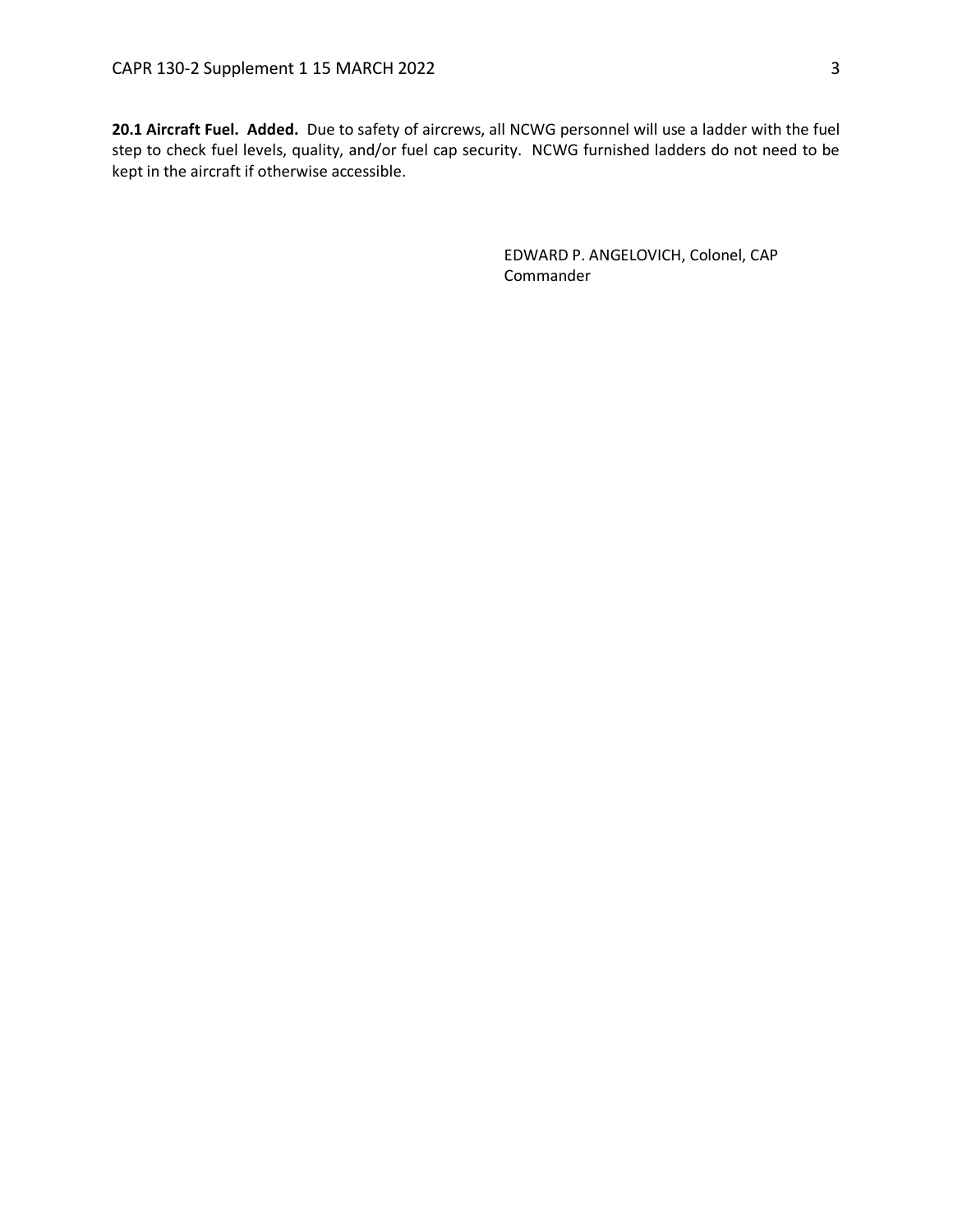# **Attachment 1**

## **COMPLIANCE ELEMENTS**

There are no compliance elements associated with this supplement.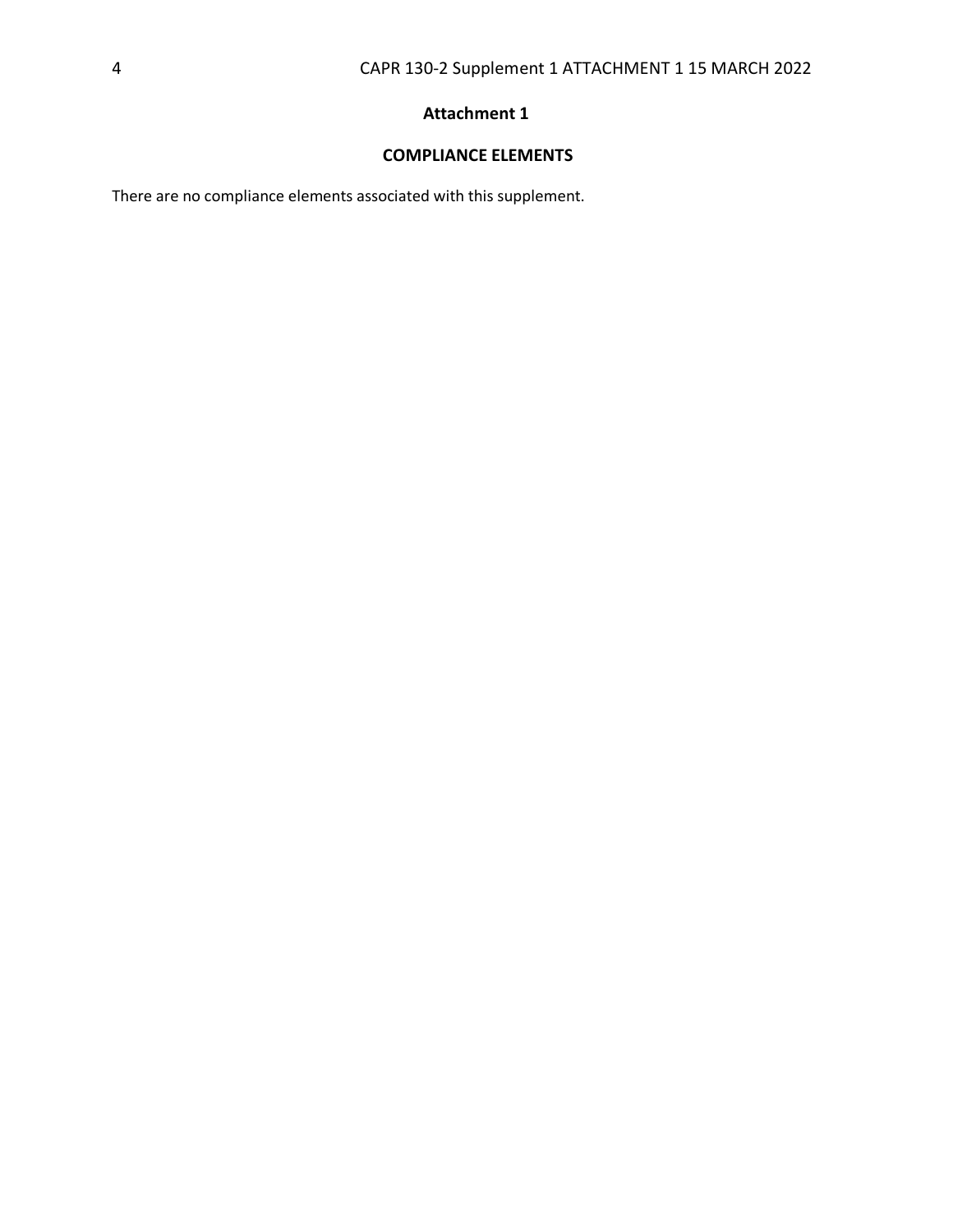#### **ATTACHMENT 2 SURVIVAL KIT REQUIREMENTS**

Survival Kits are dated and sealed. It is the responsibility of the Crew Chief to inspect that the seal has not been broken. If the seal has been broken, the Crew Chief must notify the AMO immediately.

Minimum Survival Kit Contains:

-Medical Kit

-Emergency Drinking Water

-Instant Cold Pack

-Flashlight

-Thermal Blanket

-Emergency Food Rations